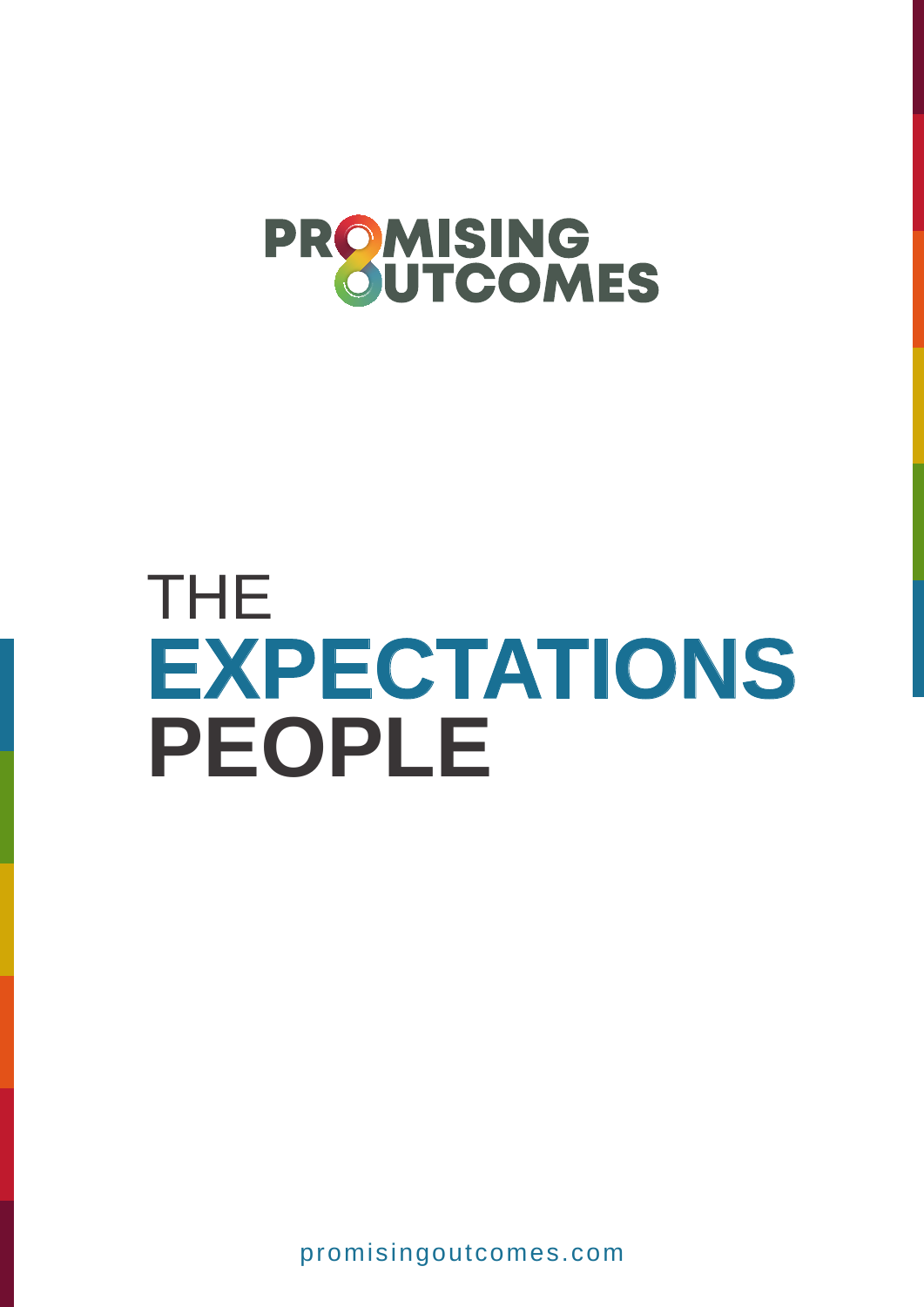# "

We are Relationship Management experts who provide clients with honest and actionable performance assessments and improvement programmes based on **Expectations Theory.**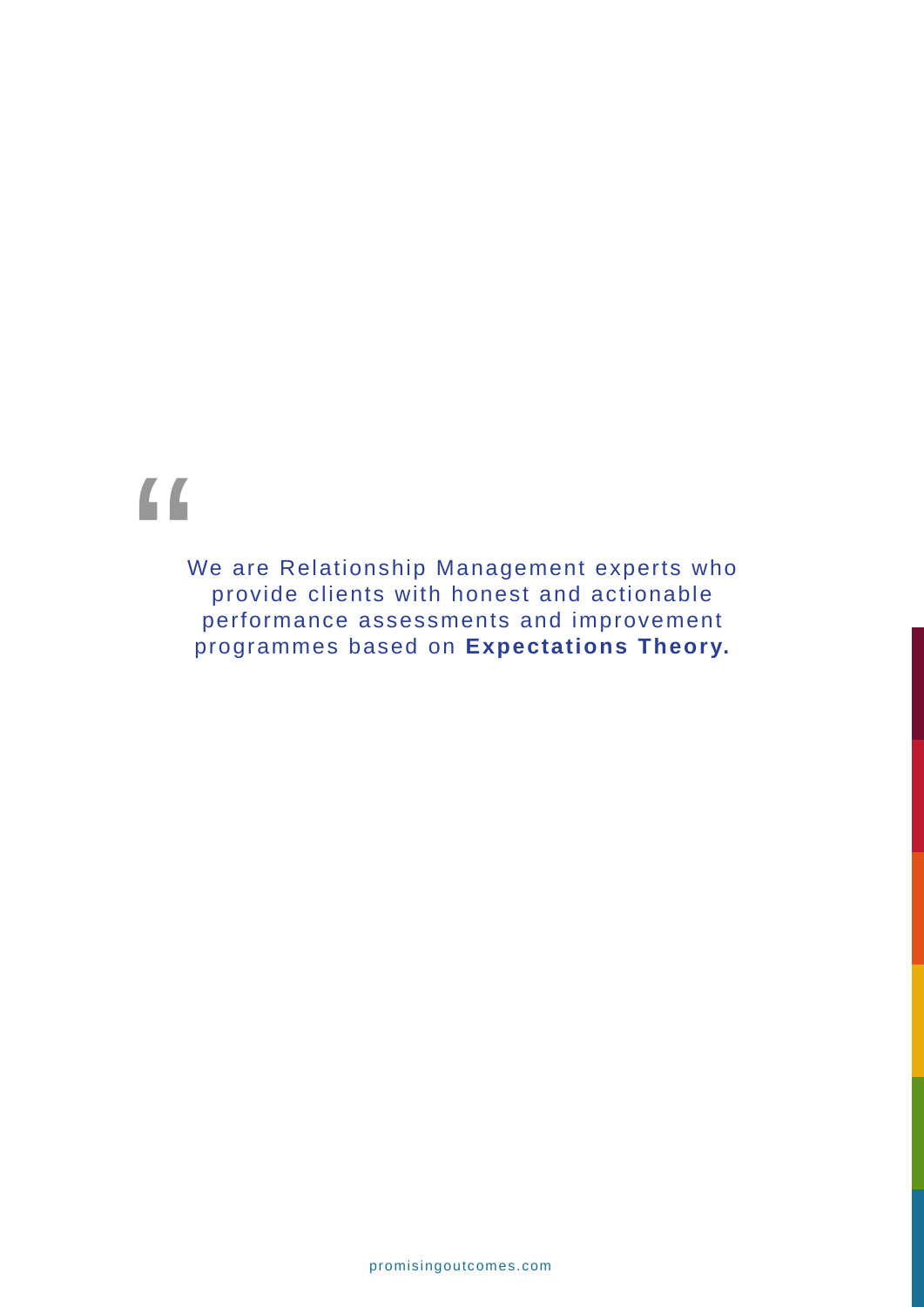# TABLE OF **CONTENTS**

| <b>INTRODUCTION</b>               | 01        |
|-----------------------------------|-----------|
| Strategic Customer Relationships  | 05        |
| Strategic Sales Relationships     | 06        |
| Key Account Relationships         | 07        |
| Strategic Employee Relationships  | 08        |
| Strategic Alignment Relationships | 09        |
| <b>Team Relationships</b>         | <b>10</b> |
| About Us and Our History          | 11        |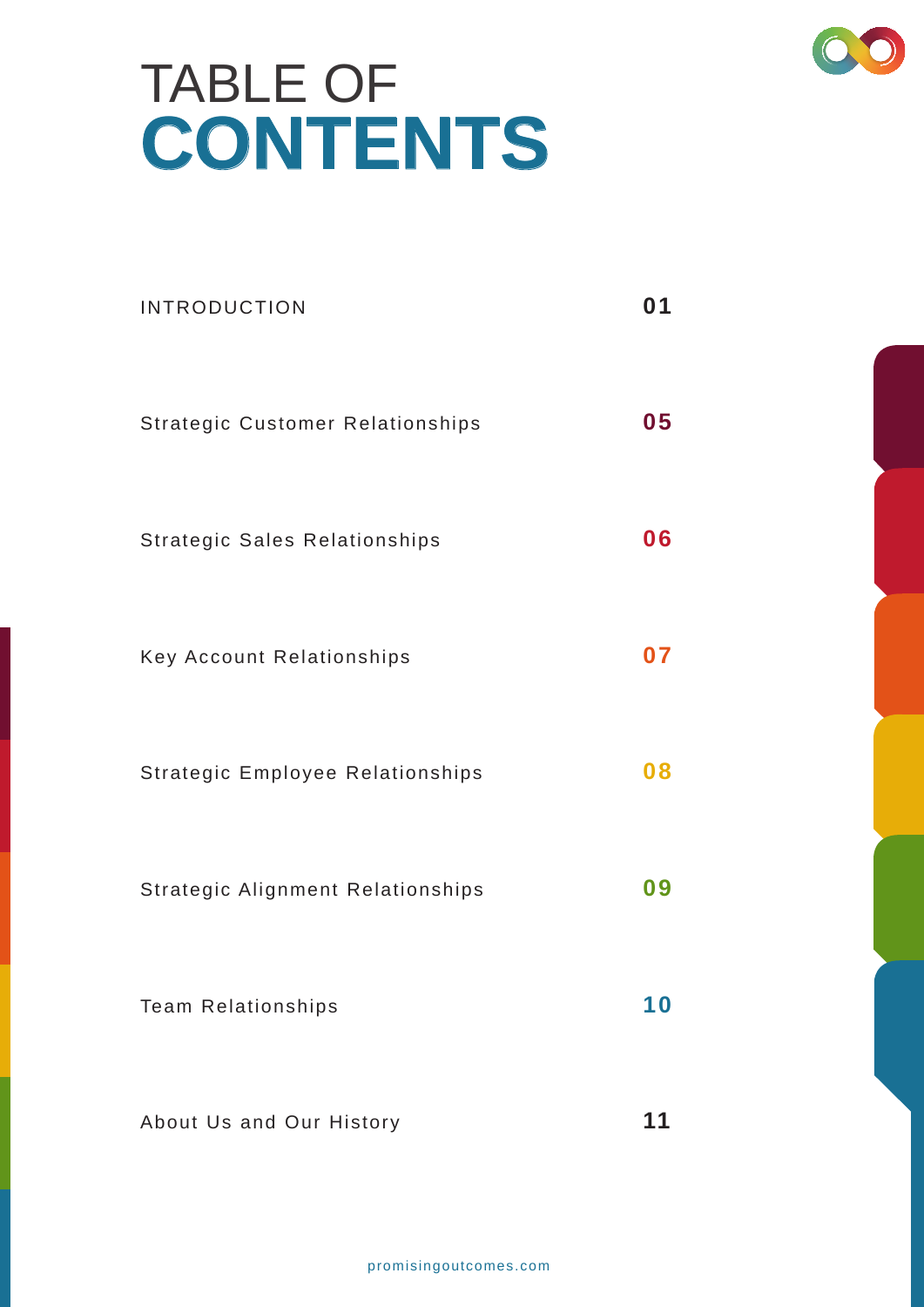### CREATING **POSITIVE RELATIONSHIPS**  THAT YIELD **POSITIVE RESULTS**



**We believe that relationships can make or break your company. Getting it right will accelerate and increase the success of your business. This is especially true of pivotal business relationships with customers, suppliers, and employees.**

We are relationship management experts who specialise in providing our clients with honest and actionable performance assessments and improvement programs grounded in expectations theory. Understanding expectations is the key to unlocking superior relationships and business results.

High-performance relationships do not happen by accident. They start with asking the right questions, gathering robust data and insight, and following up with an authentic commitment to collaboration and improvement. High performance relationships drive loyalty, improve retention, and increase profits.

These kinds of relationships are forged by those with honest, truth seeking attitudes and accompanied by a measure of fortitude and trust.

Consequently, we are not in the business of telling you what you want to hear. Instead, we help you uncover the hidden expectations that your customers, staff and suppliers have of you. We go beneath the surface with innovative strategies designed to bridge the gap between expectation and perceived performance.

With our combined 100+ years of consulting and leadership experience, we work in partnership with you to focus only on what is relevant, practical, and impactful to your business.

We are **Truth-Seekers and Action-Builders**, even if the truth may be hard to stomach, and action may seem beyond your team's readiness levels. We work with your team to make it happen.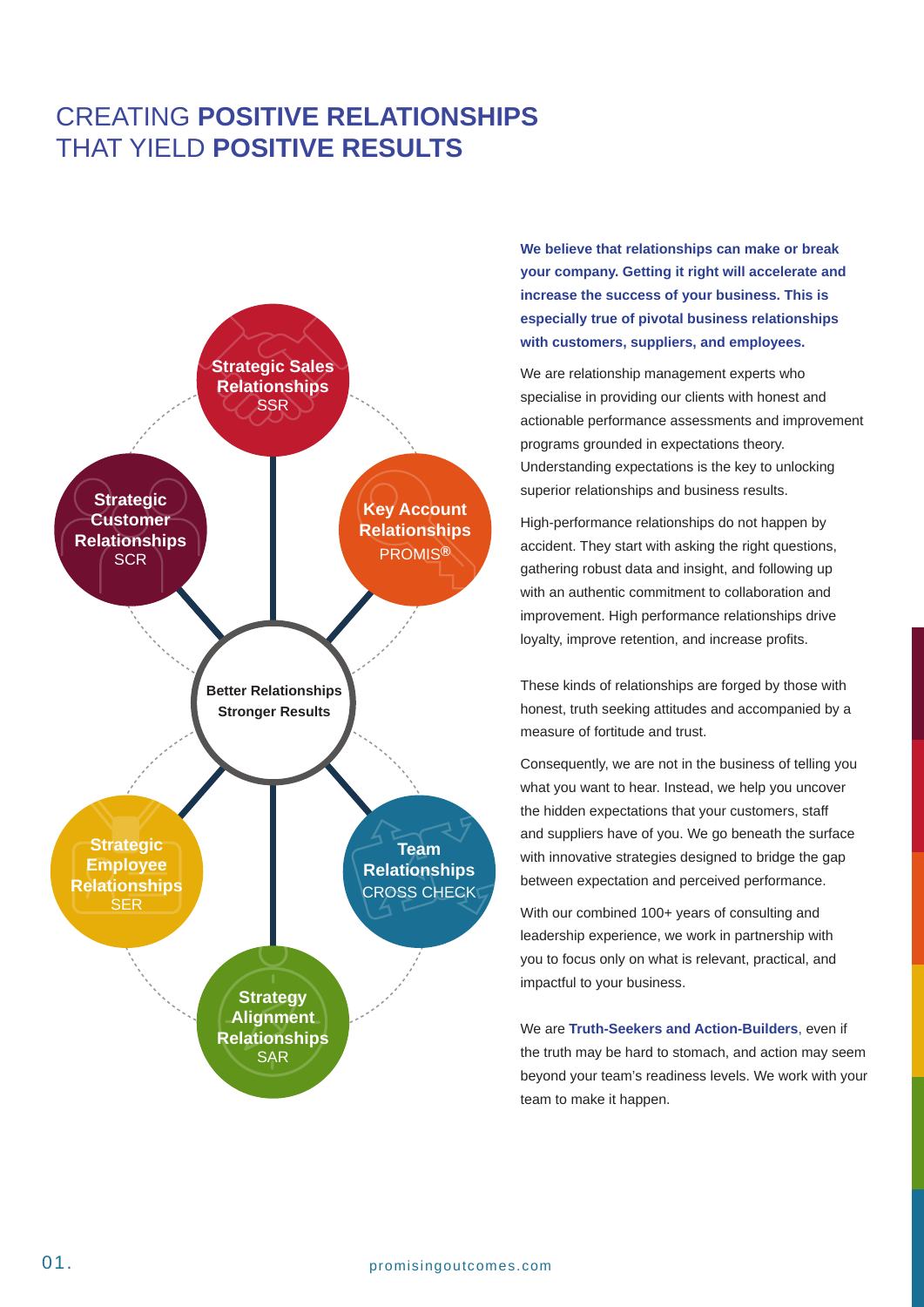### BEFORE YOU CAN **EXCEED EXPECTATIONS,** FIRST YOU MUST **UNDERSTAND THEM**

#### **ARE YOU DROWNING IN BIG DATA?**

You're not alone. Many executives are starved of the vital insights needed to improve their business relationships despite the sheer wealth of data available to them. As a result, energy is wasted trying to piece together disparate data points in search of an elusive silver bullet. Organisations tend to sidestep the most fundamental starting point of key customer and business relationships knowing and understanding expectations. After all, how can you begin to meet or even exceed expectations without precise knowledge of what they are?

#### **INTRODUCING EXPECTATIONS THEORY**

This oversight may be because gathering expectations is not as simple as it sounds. The difference between 'expectations' and 'needs' is an important distinction to make, despite the terms being so often interchangeably used. "Needs" can often be gathered easily and captured in contracts and service level agreements or extrapolated from various forums or complaints. However, even when "needs" are met, it rarely guarantees loyalty, engagement, advocacy or repeat business.

People predominantly make decisions based on the extent to which their "expectations" are met or exceeded. Yet they are rarely forthcoming with "expectations" that reflect what they would like the relationship to be like, rather than what they believe will happen. Little wonder that companies continue to wrestle with unexpected contract losses, frustrations between teams, or an unengaged workforce.

Fortunately, decades of research and testing has enabled Promising Outcomes to develop reliable processes and tools that make these illusive expectations crystal clear in their most powerful form. Our proprietary methods have helped businesses identify and create significant performance improvements since the 1980s and now form the foundation of our unique suite of services.

#### **LEADING THE WAY TO A BETTER BUSINESS**

We create the profile of an ideal vendor or employer in your industry based on information provided to us directly by your customers, suppliers, and employees. We then diagnose and measure your current performance against this ideal to pinpoint precise areas of improvement. Our expert change facilitation helps you take clear action to improve your relationships, increase performance and drastically alter results for the better.

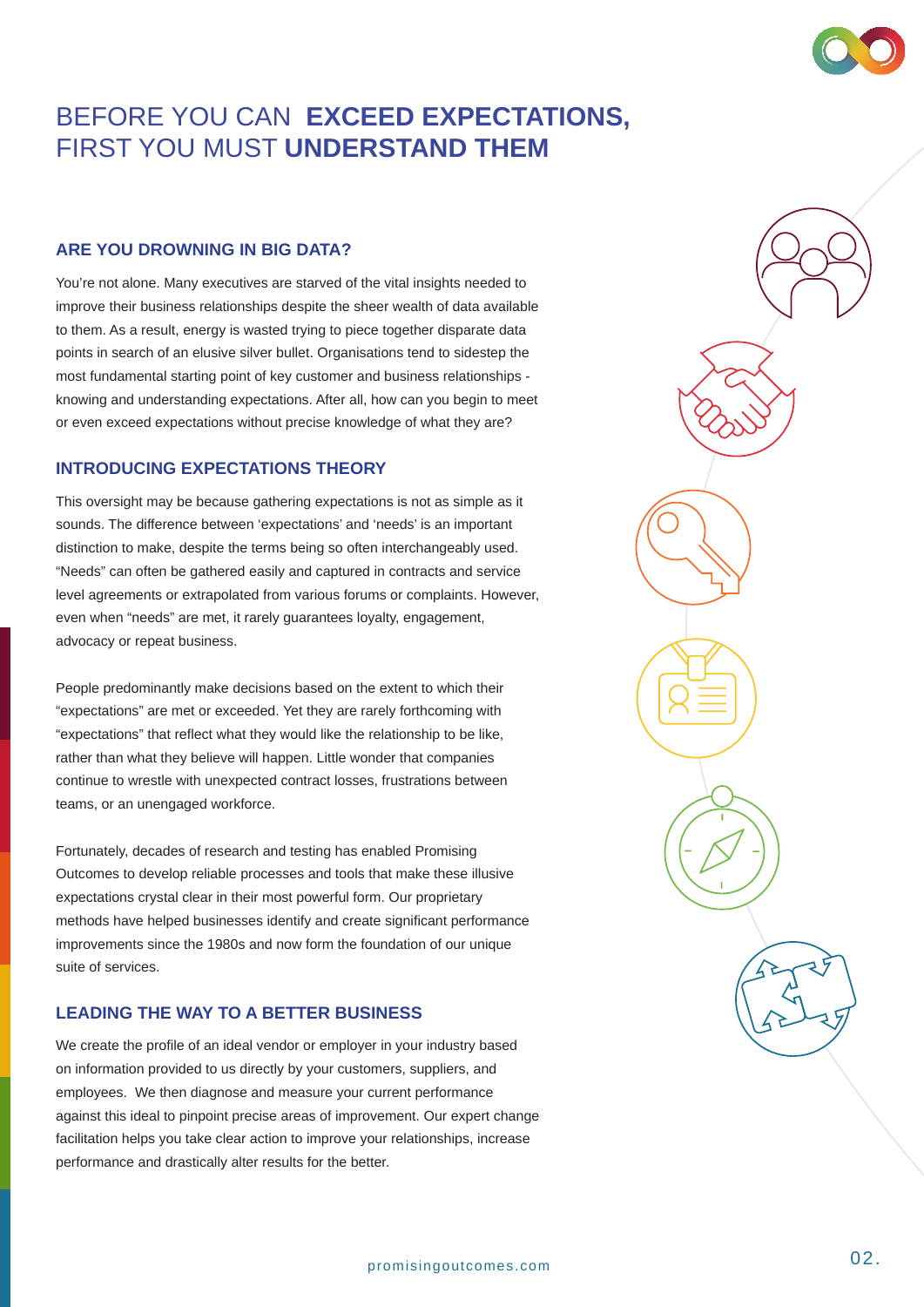### WHAT OUR **SERVICES PROVIDE**

### **PENETRATING DIAGNOSTICS**

Using expectations theory, we dig beneath the overt list of needs that are surfaced by conventional market research. For example, we unlock unspoken expectations, ideals and performance issues that can make or break both a customer's loyalty and the supplier's ability to deliver. The advantage of our proprietary expectations method is that it reveals key areas that are often not a natural focus but that ultimately make the biggest difference.

> **EXPECTATIONS THEORY**

### **CLEAR INSIGHTS**

We see countless satisfaction survey reports that are hard to understand or too vague to pinpoint critical actions that will make a difference.

We provide you with simple yet deeply insightful dashboards that identify:

- What the true expectations are and how they rank
- Where your biggest performance gaps exist
- Where the relationship is most at risk
- Where you need to improve and by how much
- Where you have opportunity to increase profit or cost efficiency

### **PRIORITISED ACTIONS**

Despite good intentions, even well-formed improvement plans are seldom executed really well. Most change experts know that improvement initiatives repeatedly fail due to the lack of tenacity in implementation. With our understanding of your data and a deep expertise in change facilitation, we help you develop action plans that keep you focussed on the priorities, test your blind spots and develop strategies to overcome issues that may hijack your progress.

promisingoutcomes.com promisingoutcomes.com 03.

**RELATIONSHIP IMPROVEMENT**

Our expert change consultants are with you from the very beginning, guiding you through a new kind of interaction where barriers are broken down and new opportunities can be built. We use methods that openly engage both sides of the relationship in repairing issues correctly - which not only develops immediate engagement, it ultimately converts many of the uncommitted into enthusiasts.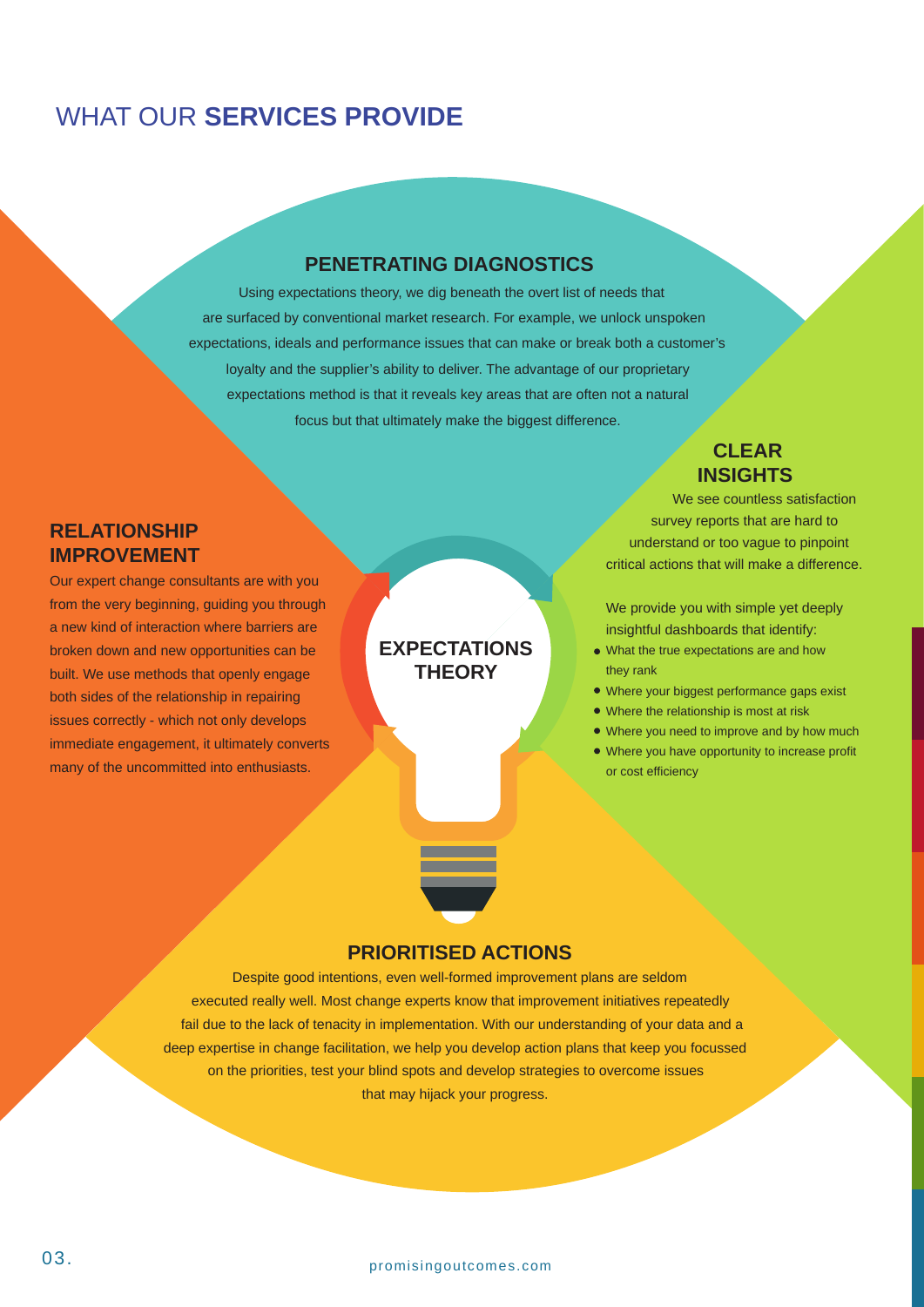

### THE TOOLS **WE USE**

We believe in doing what works and, fortunately, we are expert in a number of complementary fields that allow us to weave specialist methods into our core process to meet the needs of your specific situation. Here are some of the tools and methods that we employ:

#### **Expectations research and analysis methods**

A suite of methods and tools to gather, analyse, categorise and display stakeholder expectations that exist within your target relationships. The results provide precise insights on the things you need to lever or change for optimum impact.

#### **Change facilitation methods**

From business issue resolution to breakthrough thinking and team conflicts, we have been creating magic in facilitated workshops for more than 20 years. We use workshops in many of our offerings to both debrief your research data and create collaborative actions and change. The experience is challenging, deep and always enjoyable.

#### **Leadership, coaching and team development**

Our team has vast experience coaching and training leaders and teams across the globe. While we always use a coaching style throughout our work with you, we will often incorporate executive coaching, organisational or leadership/ team development interventions as a specific element of your chosen offering. This is often an essential support mechanism to enable successful change implementation.

#### **Strategy development**

Where required, we use a 3-Step Process to assist organisations to develop and then implement strategy, with impressive results. Step 1 is customer and employee expectations research which drives a review of your strategy, its applicability and the roadmap and management systems needed to execute it.

#### **The Dynamic Scorecard (DSC)**

Is an improvement on the commonly known Balanced Business Scorecard. Used as part of the 3-Step Process, The DSC links strategic goals to long term targets and budgets, and aligns sales, delivery, support functions and individual goals in a way that every employee can understand.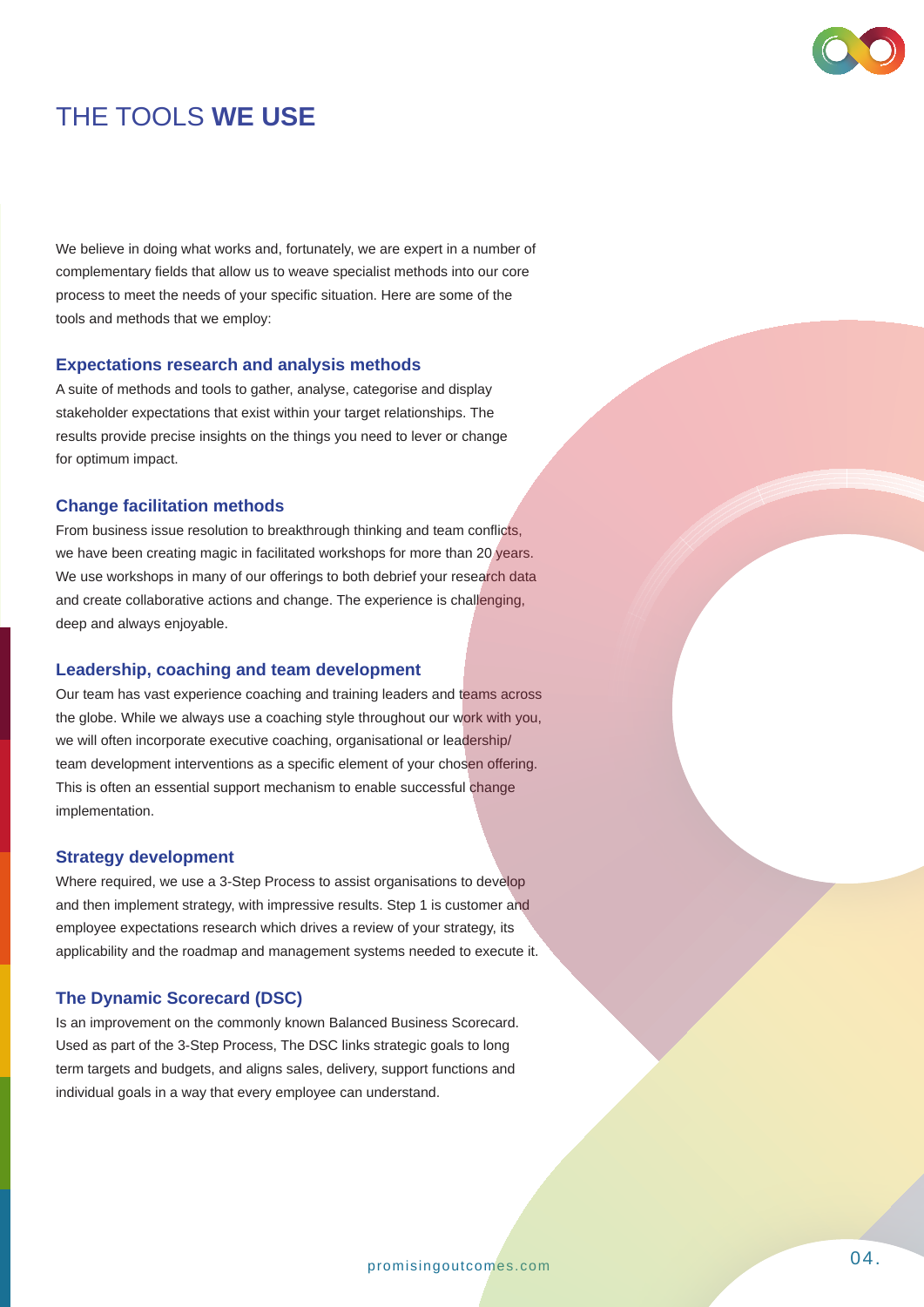

### STRATEGIC **CUSTOMER RELATIONSHIPS**

- **INCREASE BRAND LOYALTY**
- **GAIN CUSTOMER INSIGHTS**
- **RETAIN & GROW SALES**
	- **DETERMINE DIFFERENTIATORS**

Reports show companies that undertake extensive customer research are likely to benefit from:

**UP TO 120% IMPROVED FINANCIAL RESULTS**

> **UP TO 10x INCREASED GROWTH**

**UP TO 2x** GREATER **PROFITABILITY OVERALL** 

*Unlike generic satisfaction surveys, our unique performance measurement allows us to calculate exactly how and where you are meeting, failing or even exceeding the expectations of your customers, and how you compare to your competitors.*

Still losing customers despite generally positive satisfaction survey results? Demanding customers cutting into your net profits? Not sure what really differentiates you in the eyes of your customers? It's time to step back and think about things differently. Aimed at relationships with multiple customers, **Strategic Customer Relationships (SCR)** uses our proprietary methods to gather, map and prioritise.

These sophisticated insights help you to pinpoint the action areas that will make the biggest difference to the effectiveness of your customer relationships and customer loyalty.

An interactive feedback and action workshop follows, which explores and facilitates change that has a profound impact on your bottom line.

*Customers are the lifeblood of every organisation. We take the pulse of your customer relationships and help you ensure their health.* 

### DO YOU KNOW WHAT **REALLY DRIVES YOUR CUSTOMERS' LOYALTY?**

promisingoutcomes.com promisingoutcomes.com 05.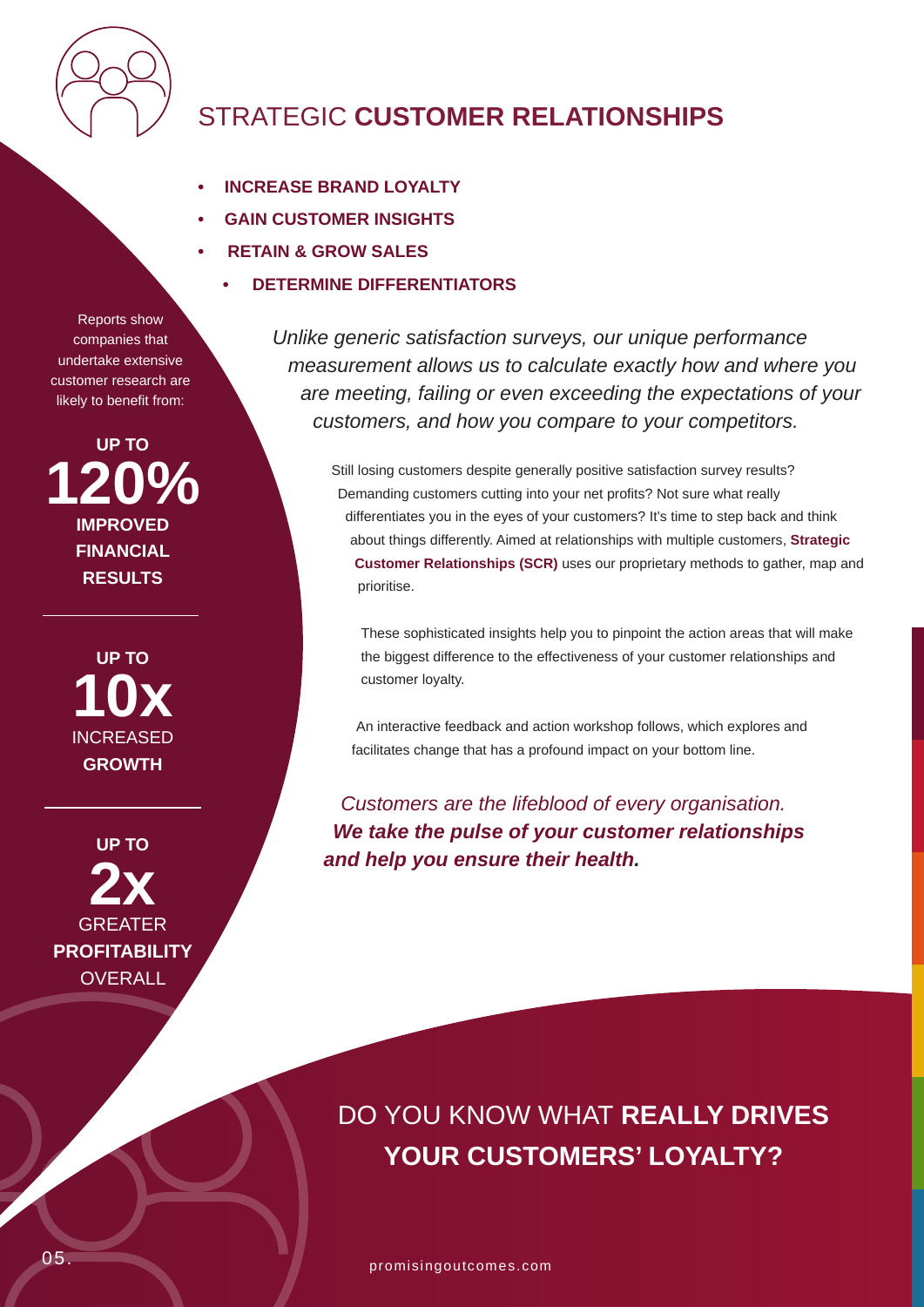

### STRATEGIC **SALES RELATIONSHIPS**

- **• IMPROVE SALES SKILLS**
- **• MAKE SMARTER HIRES**
- **• LEARN COMPETITOR STRENGTHS & WEAKNESSES**

*Sales teams often depend too much on confidence and the pursuit of targets to be constantly self-evaluating. We gauge sales effectiveness and channel their efforts in the right direction.*

We find that the idea that client behaviour is largely predicated on their perceived experience holds true.

With that in mind, the fundamental purpose of **Strategic Sales Relationships (SSR)** is to uncover customer expectations of the ideal sales experience in your industry and measure your sales team performance against those expectations.

We then evaluate your sales people, both individually and collectively, on their personal actions and attributes throughout the sales process.

This understanding aids sales teams in prioritising their initiatives, their approach and interactions with customers and, in turn, maximising impact and potential operating profit.

*You're often too involved in a business relationship to keep an objective finger on its pulse. We do it for you and help you along the way.*

**50%** OF PROSPECTS

FEEL SALES STAFF ARE **TOO PUSHY**

**3%** OF BUYERS TRUST THEIR SALES REPS

**79%** OF BUYERS DEMAND SALES REPS THAT ARE TRUSTED ADVISERS AND **ADD VALUE TO THE BUSINESS**

HOW YOU **PERCEIVE** YOUR SALES FORCE RARELY **ALIGNS WITH WHAT YOUR CUSTOMERS THINK**  ABOUT THEM

promisingoutcomes.com 06.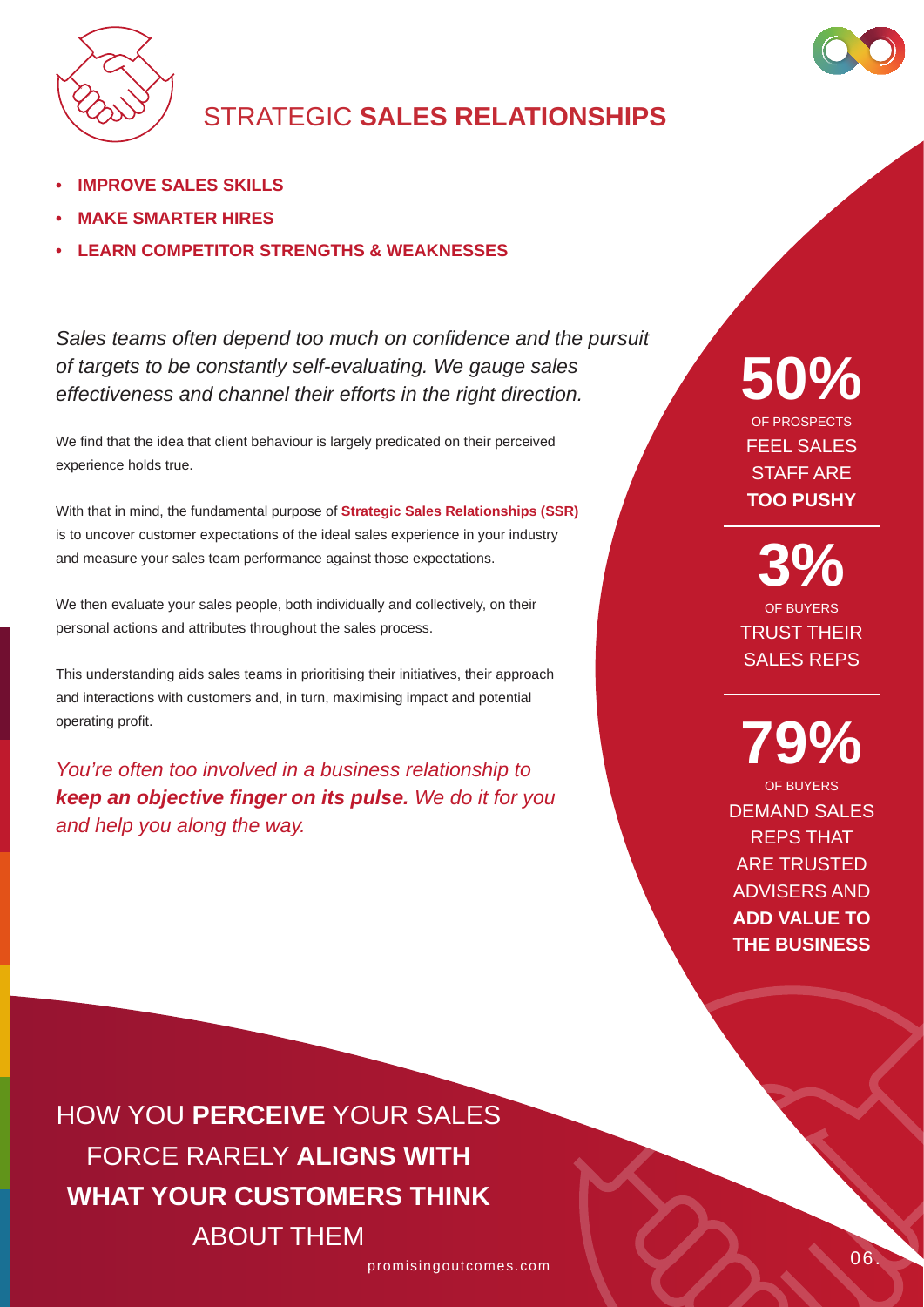

### KEY ACCOUNT **RELATIONSHIPS**

- **BUILD CONSTRUCTIVE BUSINESS RELATIONSHIPS NOT CONSTANT BATTLES**
- **IDENTIFY AND FIX ISSUES BEFORE THEY BECOME DEAL BREAKERS**
- **INCREASE RATES OF CONTRACT RENEWAL**
- **BUILD TRUST AND A POSITIVE REPUTATION WITH CUSTOMERS**

## **80%**

OF PROJECTS COST MORE THAN THE TOTAL VALUE THEY RETURN

**40%** OF PROJECTS ARE TERMINATED DUE TO DELIVERY FAILURE

**70%** OF CUSTOMER **DEFECTIONS** ARE DUE TO A BREAKDOWN IN THE RELATIONSHIP *If you are concerned about a key customer or supplier relationship, worried about contract renewal, or just want to get that new contract off to the right start, then our* **PROMIS®** *offering is for you.*

> High value projects and long-term contracts bring with them both opportunity and inherent risk. As the initial euphoria wears off, ongoing dialogue and organised collaboration is found wanting beyond contractual service agreements. **PROMIS®** is a cost-effective way to improve the performance and profitability of major accounts.

Driven by Expectations Theory, **PROMIS®** establishes exactly what the customer expects in an ideal customer experience. We then assess supplier performance against those expectations and pinpoint priority areas for improvement.

Our change facilitators help you create meaningful actions that build trust and traction, leading to enhanced loyalty and stronger relationships. The results are straightforward: better project and client engagement, happier customers, and a substantially stronger bottom line.

*Detecting early erosion in a business relationship, identifying pain-points, enhancing setback management, and improving communication can counter most pitfalls.*

WHEN YOU'RE DEEPLY INVOLVED IN A KEY ACCOUNT/CONTRACT, IT CAN BE HARD TO **MAINTAIN OBJECTIVITY**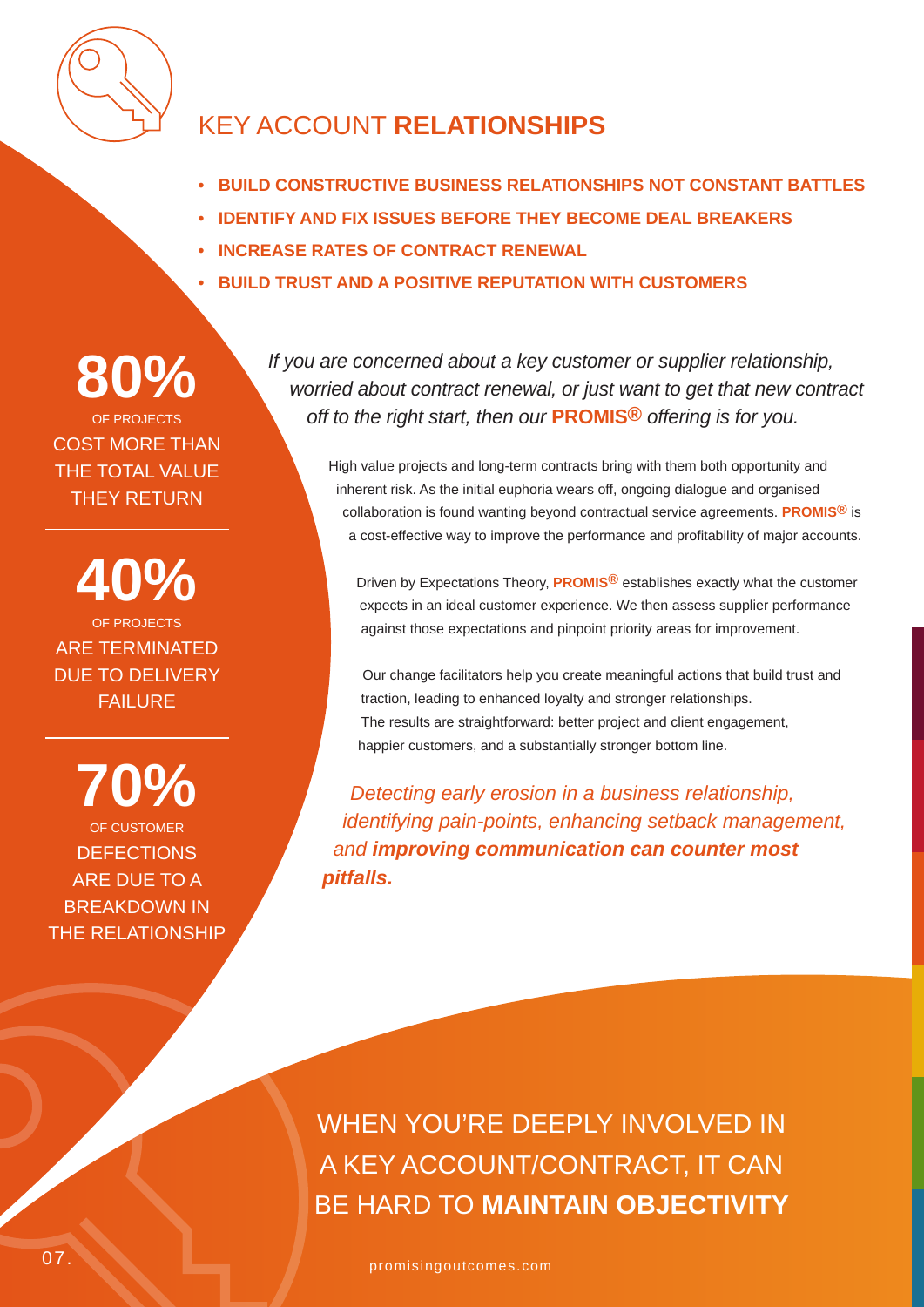

### **STRATEGIC EMPLOYEE RELATIONSHIPS**

- **• ENHANCE INDIVIDUAL, TEAM AND ORGANISATIONAL PERFORMANCE**
- **• ENCOURAGE ENGAGEMENT AND LOYALTY**
- **• GENERATE BETTER PROFITABILITY THROUGH ENHANCED PRODUCTIVITY**
- **• FOSTER BETTER RELATIONSHIPS BETWEEN EMPLOYEES AND THEIR IMMEDIATE SUPERVISORS**

*We believe that healthy businesses are levered by employees that are truly committed to the organisations' success.* 

**Strategic Employee Relationships (SER)** seeks to expose and correct aspects of company culture, systems, work practices and policies that are obstacles to high performance.

Measuring the organisation's perceived performance against employee expectations is the first step toward building commitment, engagement, and loyalty.

**SER** helps you to uncover the ways in which your business can become the destination of choice for top talent, as well as identifying areas with scope for improving the practices of its leaders.

The process begins with asking employees to define their expectations of an ideal employer in your industry. We then develop a precise, custom survey to gauge how your company is performing against those expectations. By analysing the drivers of commitment, we help you engage staff in a way that inspires them to go the extra mile.

*We find that compensation is almost never the most important trigger for engagement and commitment. We seek and find what they actually are.*

## **87%**

OF EMPLOYEES ARE NOT FULLY ENGAGED WITH **THEIR EMPLOYER**

COMPANIES WITH HIGHLY ENGAGED WORKFORCES OUTPERFORM THEIR PEERS BY **147%**

IN EARNINGS PER SHARE

ENGAGED EMPLOYEES ARE MORE THAN

**4X** AS LIKELY TO

RECOMMEND **THEIR COMPANY'S PRODUCTS AND SERVICES**

EMPLOYEE COMMITMENT **RESULTS IN GREATER PROFITABILITY**

promisingoutcomes.com and the community of the contract of the contract of the contract of the contract of the  $\sim$  08.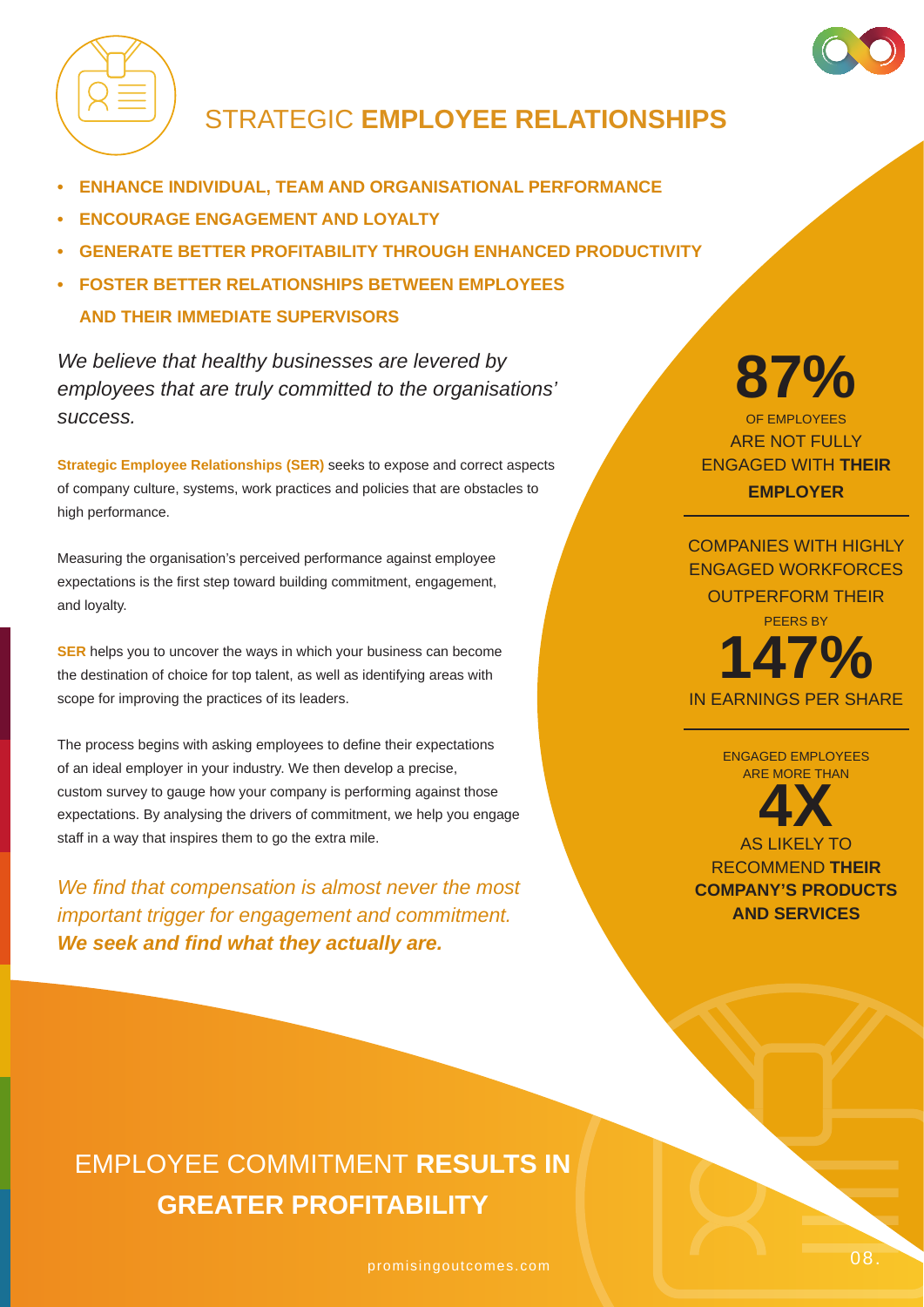

### STRATEGIC **ALIGNMENT RELATIONSHIPS**

- **INCREASE CLARITY**
- **ALIGN PRIORITIES**
- **ALIGN RESOURCES**
	- **FIX ROADBLOCKS**
		- **SHARE THE LOAD**

*A successful strategy hinges on the alignment of internal and external relationships, functional objectives, and the efforts needed to achieve them.*

> We know that alignment starts at the top, and that spoken strategies are often unknowingly interpreted differently. **Strategic Alignment Relationships (SAR)** starts with highly structured interviews with the executive team to establish the extent to which team members have a shared understanding of the current strategy.

We then survey the state of strategic alignment with precision by ascertaining management and staff alignment to the agreed strategy. We also gather perceptions of internal and external factors that may help or hinder its implementation.

The results serve as a wake-up call to senior management, a guide for communicating with staff more effectively, a means to building widespread commitment to the strategy, and as a fast track to becoming lean, mean and aligned.

*While you're fully committed to your company vision and strategy, you may be losing alignment or traction along the way. We make sure no internal stakeholder gets left behind or kept apart from the 'strategy loop'.* 

### BUILDING A VISIONARY COMPANY REQUIRES **1% VISION AND 99% ALIGNMENT**

promisingoutcomes.com promisingoutcomes.com 09.

**95 %**

OF EMPLOYEES DO NOT UNDERSTAND THEIR **ORGANISATION'S STRATEGY**

**67 %**

OF STRATEGIES FAIL DUE TO POOR IMPLEMENTATION

**2%** OF LEADERS ARE CONFIDENT THEY CAN ACHIEVE THEIR **OBJECTIVES**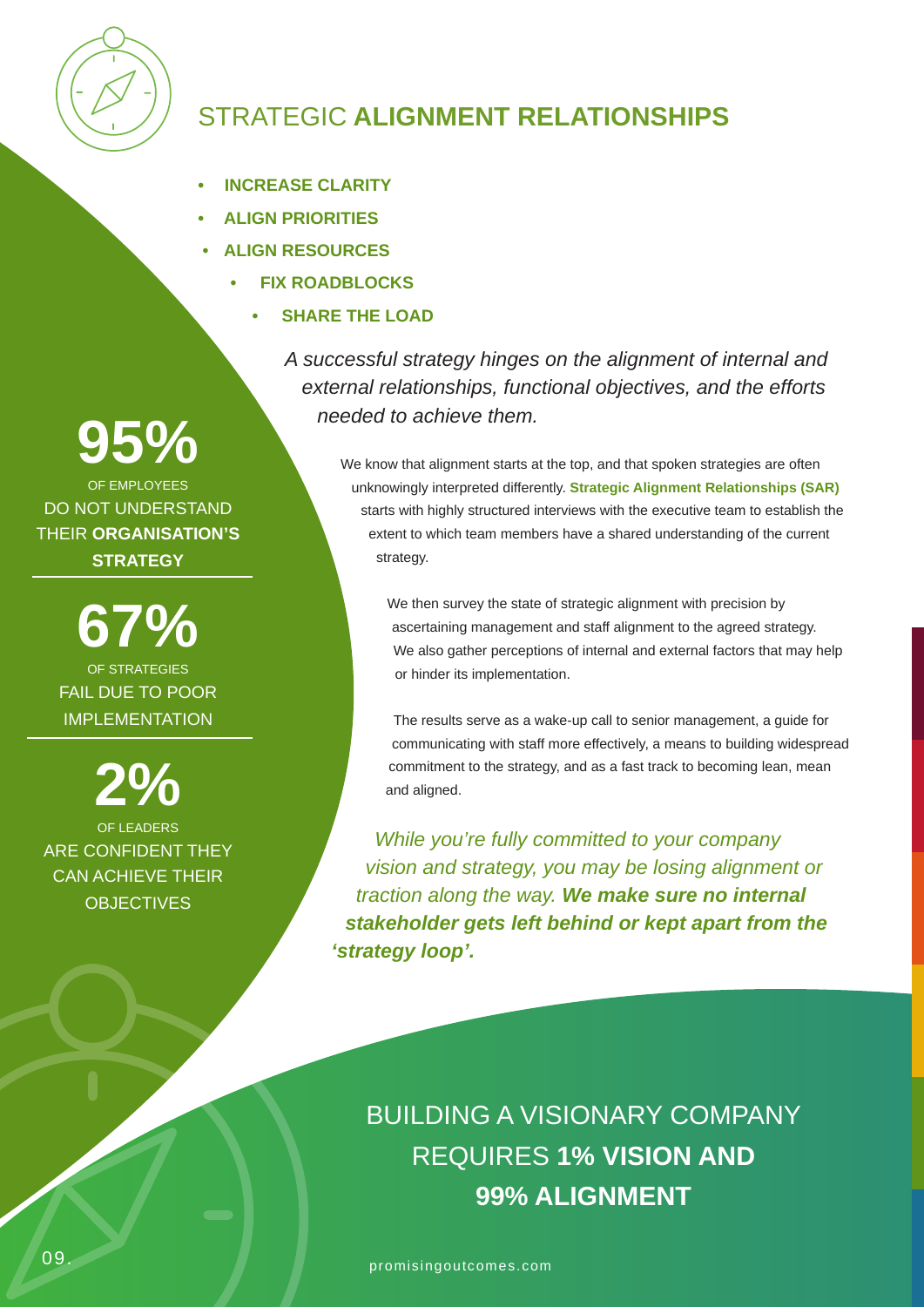

### **TEAM RELATIONSHIPS**

- **• EFFICIENT PROCESSES**
- **• FEWER WASTED RESOURCES**
- **• IMPROVED TEAM CULTURE**
- **• BETTER INTERNAL CUSTOMER/SUPPLIER RELATIONSHIPS**

*Departments that are neither aligned nor coordinated are notorious for workload frustration and inefficiencies.*

**The Cross Check** offering aligns two or more key functions within your business that have an internal customer/supplier relationship. Sometimes their deliverables are one-way and at other times they are bi-directional.

In either case, we gather the ideal expectations of the internal customers and measure that ideal against the performance of the supplier function.

The results, after workshopping, not only include a practical plan for improvement, but also serve to align the two (or multiple) functions.

Consequently, teams begin to support each other more harmoniously and redesign processes to be more efficient, thus vastly improving management and communication effectiveness. New cross functional bonds are formed that prove fruitful for the entire organisation.

*Making sure different teams work better together is as essential as keeping moving parts lubricated. We provide the right oil.*

**86%** OF EMPLOYEES CITE LACK OF COMMUNICATION AND BAD COLLABORATION **AS REASONS FOR TEAM FAILURES**

**39%**

OF EMPLOYEES BELIEVE COLLABORATION IS POOR BETWEEN **PEOPLE ACROSS THEIR ORGANISATION**

**25%**

OF SENIOR MANAGEMENT CONSIDER THEIR ORGANISATION TO **BE EFFECTIVE AT KNOWLEDGE SHARING ACROSS BOUNDARIES**

HOW WELL DO YOUR TEAMS WORK **TOGETHER ACROSS BOUNDARIES?**

promisingoutcomes.com and the community of the contract of the contract of the contract of the contract of the contract of the contract of the contract of the contract of the contract of the contract of the contract of the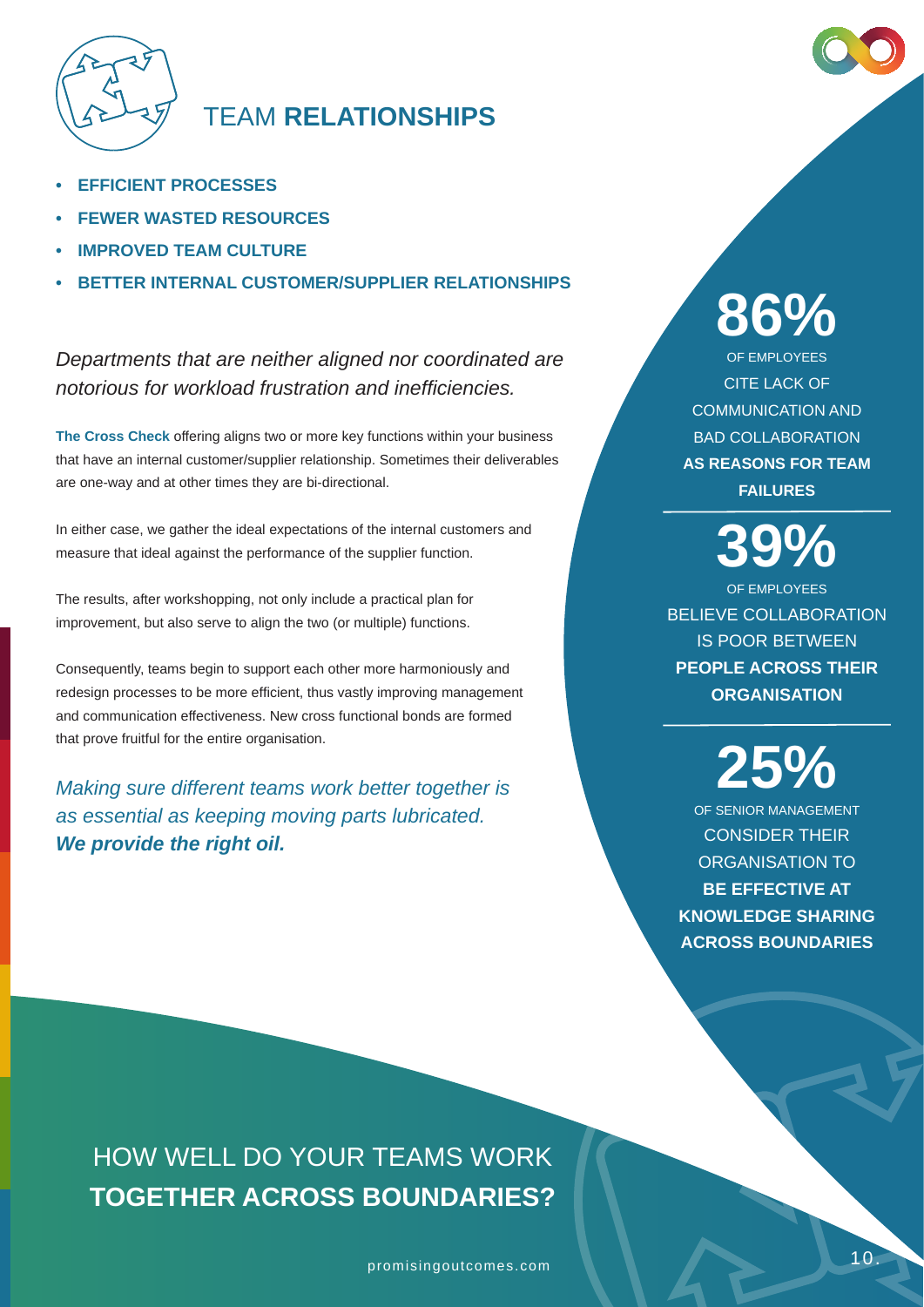### ABOUT US **OUR HISTORY**

**Promising Outcomes can trace its roots to the seminal service quality research conducted under the auspices of the Marketing Science Institute in the 1980s. Building on that work, Promising Outcomes co-founder, Bill Fonvielle, began in 1987 to create a set of methods and research tools that represented a new and revolutionary model for understanding and measuring customer – vendor relationships. Most notable was his finding that irrespective of economic sector, about 70% of the time when a customer switches from one supplier to another, the most immediate cause is a defect in service quality. In other words, most brand-switching is the result of a breakdown in the relationship between the vendor and the customer.**

In the mid-1990s, Fonvielle realised that the new tools he had developed could be applied to measuring the **quality of other key business relationships**. Companies could get real time actionable measures that could lead to improved relationships, **reductions in lost business and inefficiencies and better financial performance.** 

As this new measurement approach began to be used in multiple business relationship scenarios, it became clear that businesses were not just using a new measurement method, but also embarking upon **a process of strategic discovery**, team and change leadership. Combining the research with change facilitation and coaching brought ground breaking insights to life creating a transformative impact that enabled **strategic, financial, and human rewards.** 

In 2009 Bill Fonvielle and Rowan Jackson formed **Promising Outcomes**, gathering together the roots of expectations revealing methods and a core team of highly skilled strategic change and leadership consultants.

Today, our team of partners and associates stretches across the world. Our rigorously selected associates are experts in their field who, on average, each have more than **20 years of experience** working internationally with a range of mid-size to large corporate companies in multiple languages.

More importantly, our team has a common thread; **we care passionately.** We are coaches, servant leaders and change advocates who have a deep care for our client businesses and the individuals involved. We bear witness to the great benefits gained from business relationships that are brave enough to seek out and tackle the hard truths and in doing so **create better leaders, better organisations, better results.**

#### 11. promisingoutcomes.com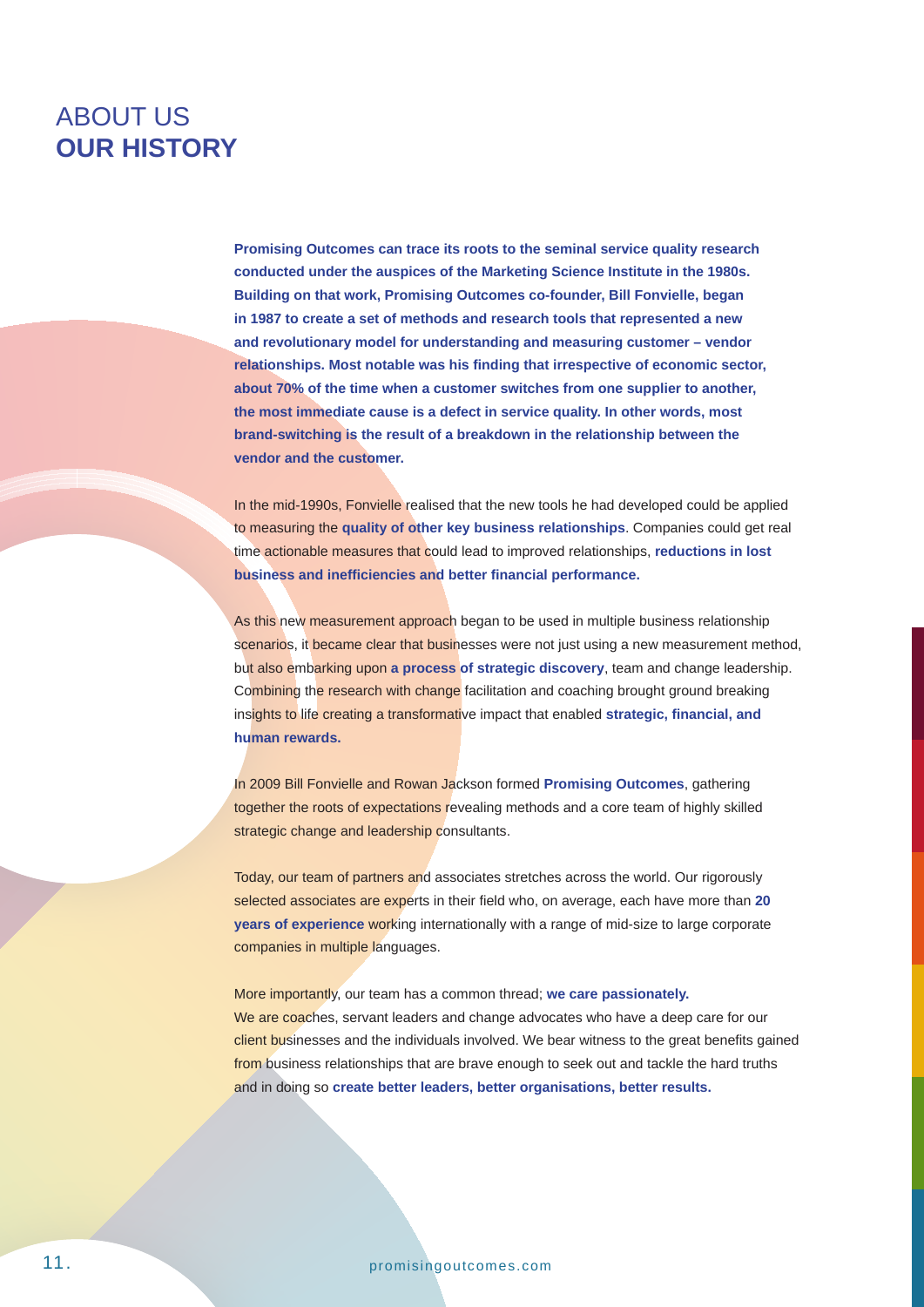#### **WHY TRY SOMETHING DIFFERENT?**

Most companies bypass gathering customer and employee expectations in favour of generic satisfaction surveys or fads such as net promoter scores. Getting to the essence of human commercial and organisational behaviours requires a different approach - that of gathering and exploring expectations.

Knowing expectations can become the basis of killer intelligence for companies, helping them benefit from insights that are more relevant and actionable than the usual.

#### **ARE YOU A TRUTH SEEKER?**

Hearing the truth or dealing with the trade-offs required for change can often be uncomfortable. It takes courage and maturity.

We also know that sustainable engagement, loyalty or advocacy is achieved when there exists a genuine desire to understand and deal with reality, and to find win/win solutions. This requires trust, curiosity, vision, and tenacity.

Are you up for the challenge?

#### **WHY ACT NOW?**

Speed is critical in business today; the fast dominate the slow. Failure to act is itself an action, albeit a negative one, whilst doing the same as everyone else will merely keep you moving at the same pace. Understanding your stakeholders' expectations can put you on the fast track to success.

The quicker you can reduce hassle, waste, cost and time, the better. The quicker you can exceed expectations, including your own, the better.

### *Why wait?*

For further information or to organise a meeting to discuss how Promising Outcomes could work for your business and improve your bottom line:

In Europe call on: **+44 203 318 5745**

In North America call on: **+1 978-837-2108**

Email: **enquiries@promisingoutcomes.com**







facebook.com/promisingoutcomes twitter.com/promisit linkedin.com/company/promisingoutcomes